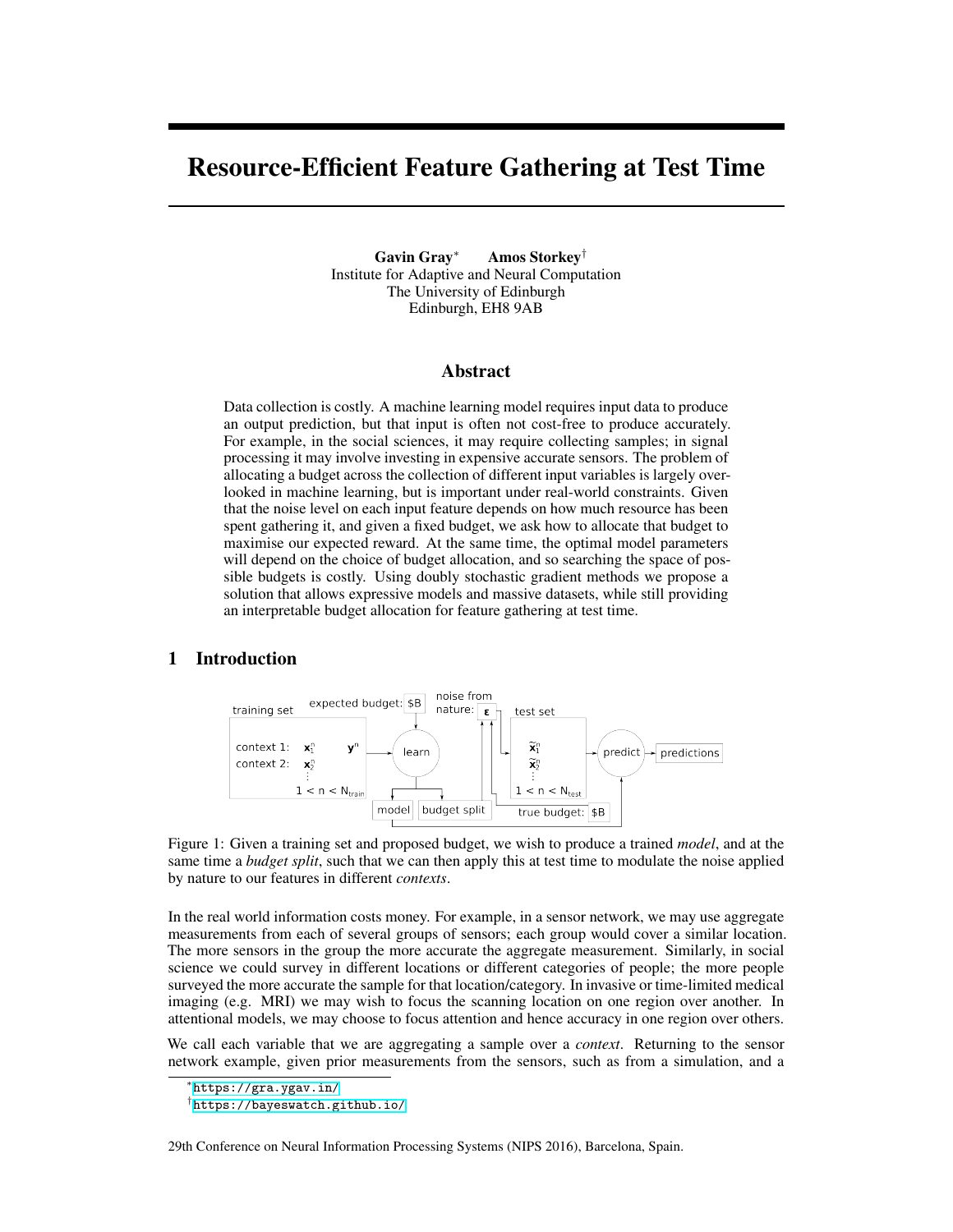<span id="page-1-0"></span>

Figure 2: ([a](#page-1-0)) A supervised task with noisy inputs  $\tilde{\mathbf{x}}^n$ , noise-free true inputs  $\mathbf{x}^n$  and targets  $\mathbf{y}^n$ . At training time we observe  $x^n$  and  $y^n$ , while at test time we have only  $\tilde{x}^n$ . [\(b](#page-1-0)) A stochastic computation graph [\[Schulman et al.](#page-4-0), [2015](#page-4-0)] used when incorporating optimisation of statistics as described in section [2.1](#page-2-0).

budget to be spent adding sensors to contexts, there is at least one best way to allocate this budget to each context to maximise reward. Allocating the budget reduces the noise added by nature as shown in Figure [1.](#page-0-0) In general, if the features in a context are statistics [[Richman and Mannor,](#page-4-1) [2016\]](#page-4-1), the variance of the added noise will be inversely proportional to the budget allocated.

By simulating the noise addition by nature at training time, it is possible to obtain an estimate of our performance at test time. However, any change of noise settings would also involve a change in the optimal model. Hence the search over noise settings would involve training the model at each iteration. This inner loop could be extremely time consuming when we wish to use expressive models and massive datasets; we would prefer to train this model rarely.

In this paper, we propose using gradient-based algorithms, including the expected noise on the test set as a component of the model. Using the reparameterization trick [\[Kingma and Welling](#page-4-2), [2013,](#page-4-2) [Bonnet,](#page-4-3) [1964](#page-4-3), [Price](#page-4-4), [1958,](#page-4-4) [Salimans and Knowles,](#page-4-5) [2013](#page-4-5)] to sample these noise variables, we can update the parameters of the budget directly as we learn our model. If the model were linear we could apply the closed form expressions in [Richman and Mannor](#page-4-1) [\[2016](#page-4-1)], but the nonlinear models we focus on are not compatible with these.

## 2 Methods

This paper addresses the problem of optimising a model under budget constraints controlling the accuracy of the features that are used to make a prediction. In general, we assume that the features are statistics obtained by *aggregating samples*, so the cost of accuracy is linear in the number of samples that need to be collected to achieve that accuracy. Under IID assumptions, a central limit argument means the variance of each statistic is inversely proportional to the number of samples.

At training time we expect to have a supervised problem defined by a dataset  $\mathcal{D} = {\mathbf{x}^n, \mathbf{y}^n}_{n=1}^N$ . We have a prior that the test set will differ from the training set by the addition of noise. This noise will depend on the budget allocation. After adding noise we have a variable  $\tilde{\mathbf{x}}^n$ , leading to the belief network shown in Figure [2a](#page-1-0).

On this supervised problem we assume a predictive function  $f_{\theta}$  and a differentiable noising function *g*<sub>*γ*</sub>, parameterised by  $\theta$  and  $\gamma$ . Each example produces a loss defined by our loss function *l*. Taking the expectation of the sum of these losses gives our expression to minimise:

$$
\mathcal{L}(\boldsymbol{\theta}, \boldsymbol{\gamma}) = \mathbb{E}_{p(\{\tilde{\mathbf{x}}^n | \mathbf{x}^n\}_{n=1}^N)} \left[ \sum_{n=1}^N l(f_{\boldsymbol{\theta}}(\tilde{\mathbf{x}}^n), \mathbf{y}^n) \right]
$$
(1)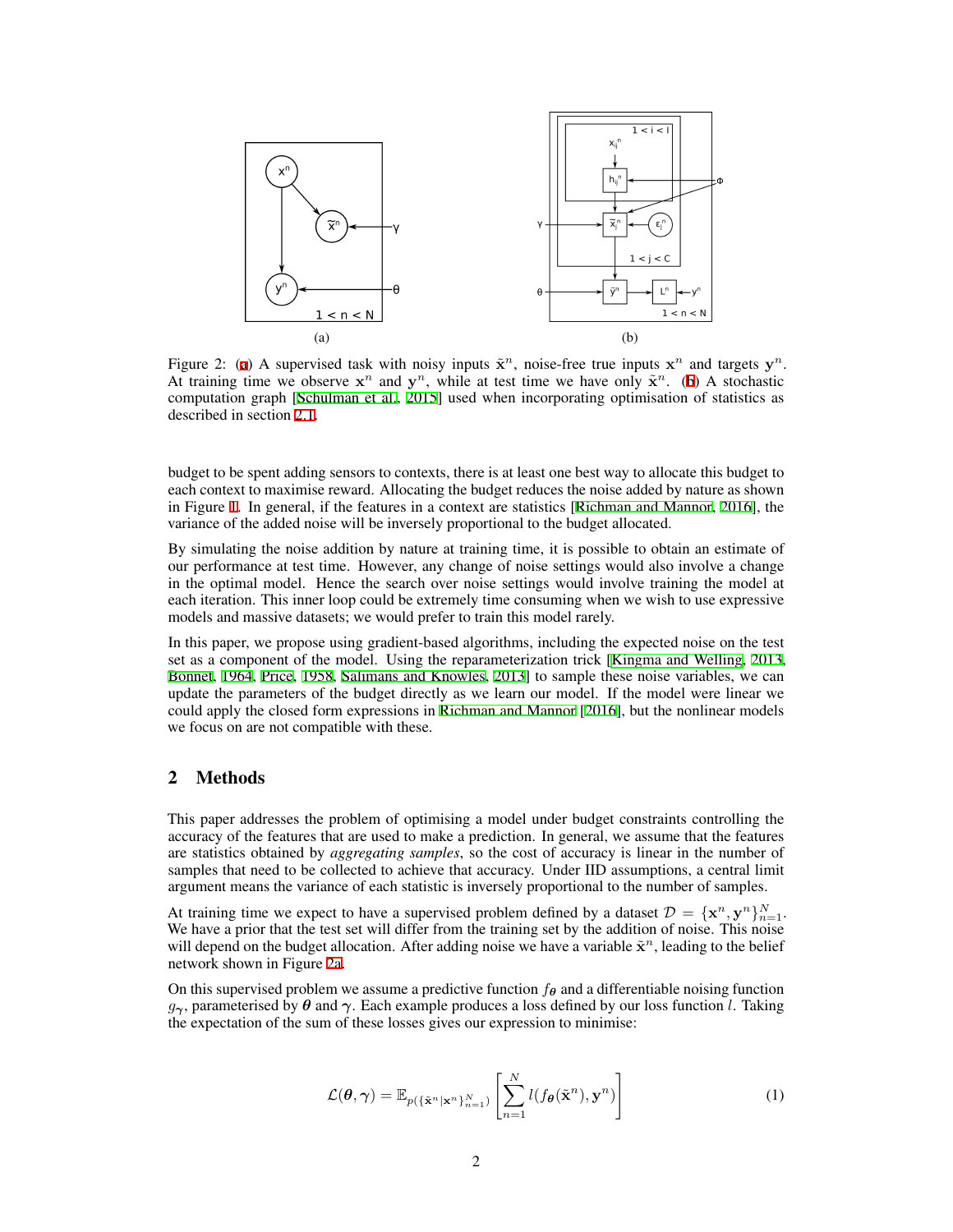<span id="page-2-1"></span>

Figure 3: Rotational MNIST input (left) and output (right). Each context is a digit class, and at test time the budget decides how many images from each class we receive.

To obtain a cheap Monte Carlo estimator of the gradients of this expression we use a noising function *g*<sub>γ</sub>. According to the parameters  $\gamma$ , the inputs  $\mathbf{x}^n$  are combined with sampled noise  $\epsilon$  [[Kingma and](#page-4-2) [Welling,](#page-4-2) [2013\]](#page-4-2).

$$
\tilde{\mathbf{x}}^n = g_{\gamma}(\mathbf{x}^n, \epsilon) = \mathbf{x}^n + \boldsymbol{\sigma}_{\gamma} \odot \epsilon \tag{2}
$$

For example, in our experiments we use the common reparameterization of a conditional Gaussian with mean **x** and variance  $\sigma_{\gamma}^2$ . In this case  $\epsilon$  is a standard Gaussian with mean zero and variance one.

To express the constraint of a budget, the  $\sigma_{\gamma}$  variable is dependent on the allocation of a portion of the budget *B* to each of its dimensions. To split the budget, an unconstrained  $\gamma$  variable is passed through a softmax function. The result can then divide down a preset initial variance  $v_i$ :

<span id="page-2-2"></span>
$$
\sigma_{i,\gamma}^2 = \frac{v_i}{B \times \text{softmax}_i(\gamma)}\tag{3}
$$

#### <span id="page-2-0"></span>2.1 Simultaneous Statistic Optimisation

To continue with the sensor network example, we may be gathering multiple samples at each location to then combine into a statistic that can be used for the overall prediction problem. In this case, the network can incorporate this process and build the statistic into the architecture prior to adding noise [\[Edwards and Storkey](#page-4-6), [2016](#page-4-6)]. In Figure [2b](#page-1-0),  $h_{ij}^n$  represents the hidden activations prior to taking the mean and adding noise to produce  $\tilde{x}_j^n$ . This process is differentiable and opens the whole network to gradient-based optimisation as shown in our experiments with rotational MNIST in the following section.

## 3 Experiments

We introduce rotational MNIST as a synthetic problem of inferring the rotation angle of a set of MNIST digits [[LeCun et al.,](#page-4-7) [1998\]](#page-4-7). An input/output example is illustrated in Figure [3](#page-2-1). This dataset is used to illustrate the optimisation of the statistic gathering procedure, test time performance, and robustness to required budget variation.

All of the following experiments were run using Theano [\[Bergstra et al.,](#page-4-8) [2010\]](#page-4-8) and Lasagne [[Diele](#page-4-9)[man et al.](#page-4-9), [2015](#page-4-9)], with GPyOpt [\[The GPyOpt authors](#page-4-10), [2016\]](#page-4-10) for Bayesian Optimisation. All Figures were produces using Holoviews [[Stevens et al.](#page-4-11), [2015\]](#page-4-11).

In Figure [4](#page-3-0), the performance of a budget found using our method is compared to that of other methods. The histogram illustrates the various attempts by a Bayesian optimisation algorithm [[The](#page-4-10) [GPyOpt authors,](#page-4-10) [2016\]](#page-4-10), while lines illustrate the performance of a uniform budget and a budget based on the mean L2 of weights connected to a context.

The experiments on rotational MNIST illustrated in Figure [4](#page-3-0) are performed with an induced sparsity on the MNIST images: according to a probability associated with each context, an image will be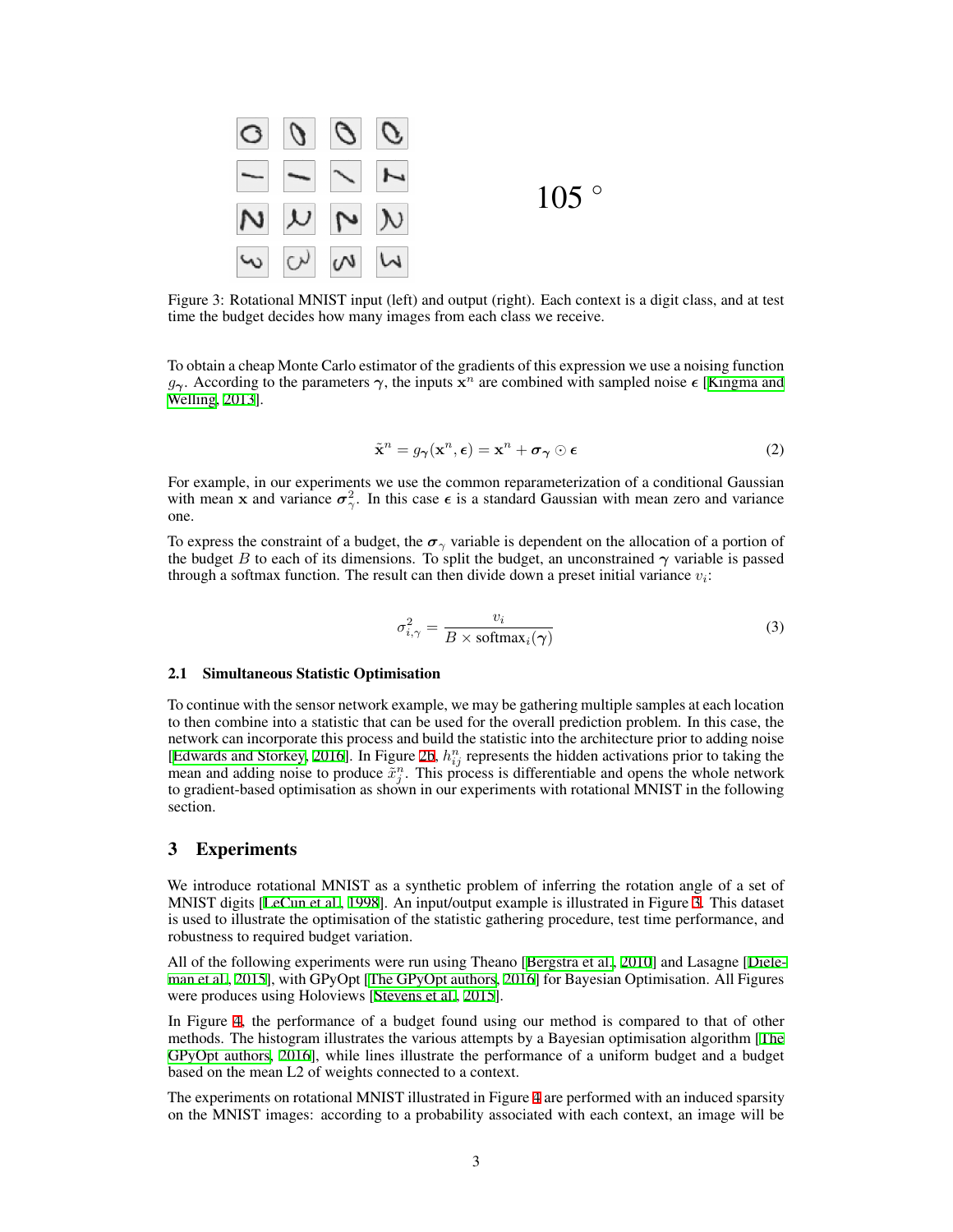<span id="page-3-0"></span>

<span id="page-3-1"></span>Figure 4: Left: comparing over different sparsity settings and total budget of 10, the distribution of total budget required by a uniform budget to match the performance of a gradient optimised budget. Right: histogram of Bayesian optimised budgets with vertical lines for competing methods to allocate budgets.



Figure 5: The extra cost of using a uniform budget allocation over one found by gradient optimisation. Each imputation task is the problem of inferring the observations at any buoy. Buoys 2 and 8 are from proximal sensors, and learn budgets preferring data from each other.

randomly zeroed. As these probabilities are varied, the required budget to perform well will also vary. Over this variation in budget, we found that on average a uniform budget would require a 173.3% +/- 12.6% greater budget to obtain the same performance as an optimised budget.

Using data from the Tropical Atmospheric Ocean (TAO) sensor array, which focuses on the El Niño event [[Lichman](#page-4-12), [2013\]](#page-4-12), we try to infer the observations at each buoy given the observations at all other buoys. We assume that the resources allocated to each buoy will reduce the noise at each location according to equation [3](#page-2-2). Due to the small size of the dataset and the noise in the predictions, the relative benefit of using an optimised budget over a uniform budget is much less than on the rotational MNIST problem. The average extra cost of using a uniform budget was 13%, but varied by the imputation task as illustrated in Figure [5](#page-3-1).

## 4 Conclusion

The main conceptual difference in this work is the assumption that the test set will differ from the training set, and we can anticipate how. Once we've defined this prior, we are able to build the probabilistic model and define a loss function. As with most applications of probabilistic modelling, we end up with an expectation that is difficult to compute. Using modern stochastic methods, we have shown that we can deal with this expectation and obtain a method that is efficient and expressive.